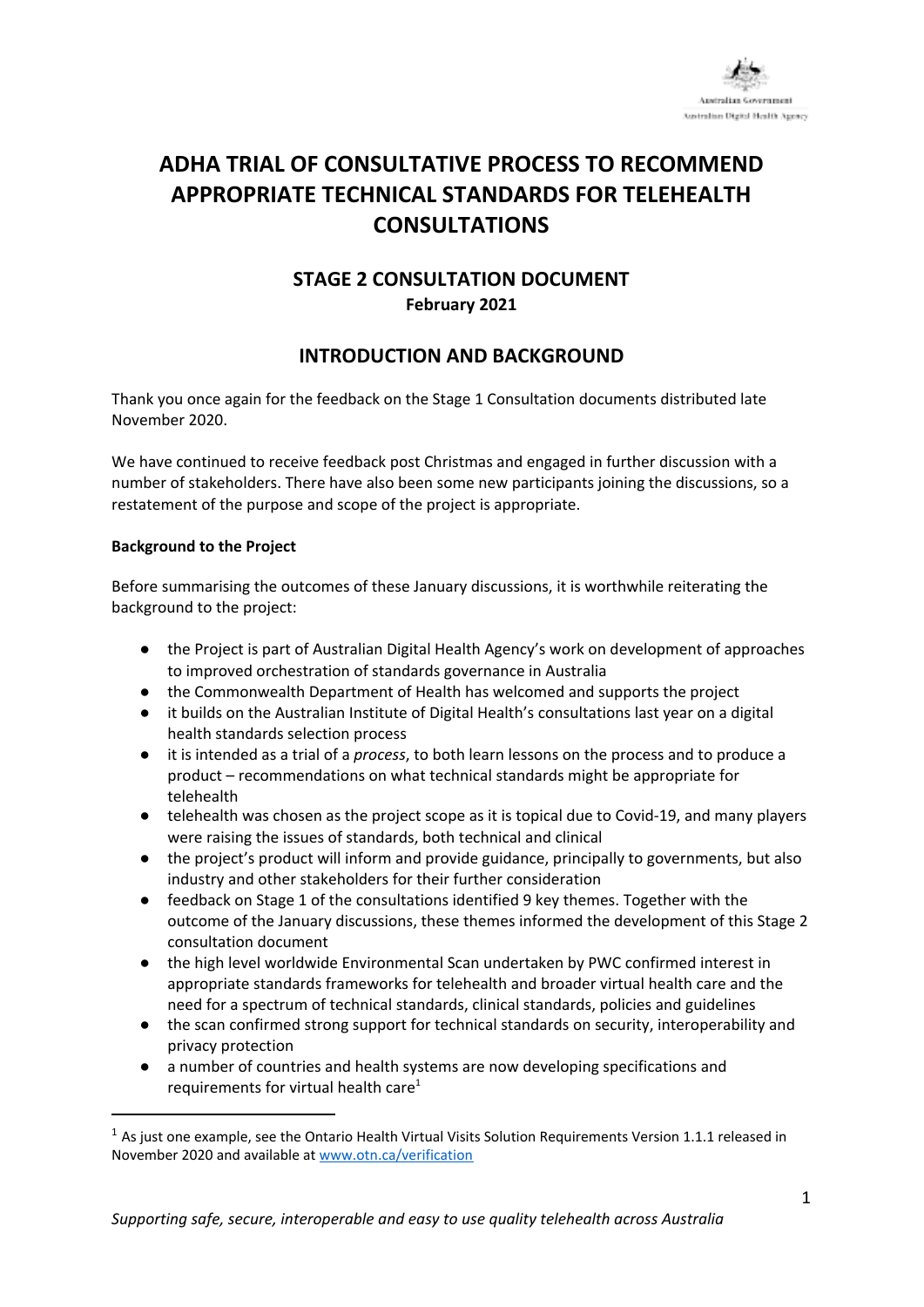

● Stage 1 of the consultations also confirmed the need for flexibility, promoting innovation and avoiding creating barriers to the growth and development of virtual health in Australia.

#### **The nine key themes from the Stage 1 Consultation in November/December 2020**

As emailed to stakeholders on 17 December 2020, the Stage 1 consultations for the Project identified nine key themes:

- **Language is important** the word "standard" means different things to different people. Need to distinguish requirements from features and capabilities that may be useful for some consultations, but not mandated for all. Also, a need to distinguish technical standards from clinical standards, policies and guidelines.
- **Avoiding duplication and using generic digital standards wherever possible** need to avoid creating separate additional standards for telehealth and/or duplicating accepted standards. Cybersecurity standards are now well developed and applicable across a wide variety of settings. Similarly, privacy and technical standards for video and audio quality.
- **Supporting consumer experience** strong support for ensuring a person centred approach rather than a provider centric approach and for facilitating meeting the varying needs and expectations of consumers and their family and carers. Features and capabilities should enable broader interactions, sharing of information and greater health literacy.
- **Supporting broad range of health professionals and health services** telehealth is not only general practice, it is actively used by hospitals, allied health professionals (including dentists and pharmacists), community service providers and other specialists. Standards need to facilitate and support wide adoption across care settings and health professionals.
- **Future proofing and flexibility** standards need to support innovation while maintaining quality and safety. Telehealth sits within a wider digital health and virtual care landscape. There is an increasing need for standards to facilitate integration with remote monitoring, personal care, healthy lifestyle apps, other devices and information sources. Standards need to evolve. Adoption and conformance need realistic timelines for vendors, providers and other players.
- **Integration and interoperability** there is a need to facilitate integration of telehealth with clinical and business workflows so that it is a seamless and easy way of working for clinicians and their use of practice management, clinical information and EMR/EHR systems.
- **Supporting multiparty telehealth consultations** telehealth is not just a 1:1 interaction. Standards need to support involving more than one clinician, multidisciplinary team reviews and enabling participation by patient, their carer/family and/or support persons such as an interpreter.
- **Need for complementary clinical standards across digital health** there are a growing number of clinical guidelines, principles and policies. Drawing these together into Australian Digital Health Clinical Standards, addressing safety, quality, clinical effectiveness, consumer experience, clinical governance and provider satisfaction would be a favourable way forward.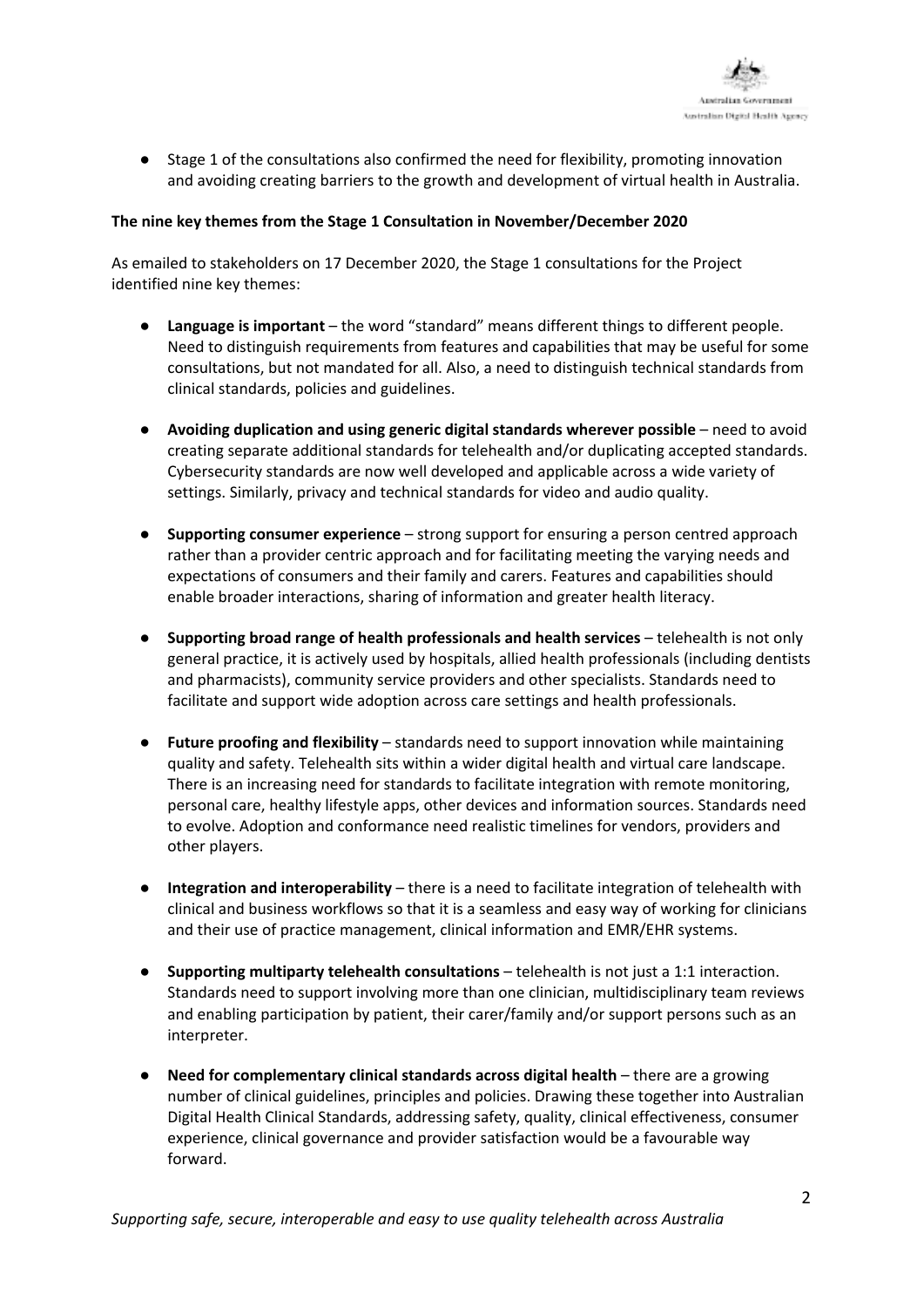● **Creating and maintaining a national standards governance framework for digital health** – covering development, maintenance and conformance, aligned to international best practice.

#### **Outcomes from January discussions**

While debate on the elements, scope and pace of recommending standards for telehealth continued, there is strong agreement and support for embedding telehealth in the Australian digital health landscape as a stepping stone to broader use of virtual care. This requires establishing a firm foundation for safe, secure, easy to use and clinically relevant telehealth across primary care, allied health, ambulatory specialist care, hospitals, community services, residential aged care, home care and self care.

Participants agree clinical and technical standards, guidelines and policies are necessary and important, but also want these to be enablers, encouraging innovation and ensuring that as many consumers across Australia, irrespective of location, cultural and linguistic background, social situation and health status, are able to access to safe, secure, interoperable and easy to use quality telehealth without creating "digital divides".

There was much comment of technical standards development being a balancing process – ensuring safe, quality telehealth while avoiding unreasonable imposts on software and system providers and those procuring product offerings.

They agree that interoperability remains a challenge in Australian digital health. For telehealth this interoperability includes progress on systems integration, technical integration with other digital health tools (such as remote monitoring and digital diagnostic devices) and data interoperability. Telehealth needs to be interoperable with practice management systems, hospital EHR/EMRs, online booking systems, e prescribing, e referrals and other clinical software and systems.

Participants agreed that the objective is to create an environment for both providers and consumers where it is as easy to provide a telehealth consultation and associated clinical record, care and treatment as it is face to face. There is strong support for incentivising use of video over audio wherever feasible.

**Participants agree that it is important to maintain a focus on the desirable "future state", encouraging the development of enhanced features and capabilities, adopted and adapted over time as appropriate to the needs and sophistication of the participants (both providers and consumers), the clinical situation and the evidence on outcomes, quality, cost effectiveness and participant satisfaction**.

#### **What does the Stage 2 Consultation Document propose?**

Against this background, the Stage 2 Consultation Document proposes:

- 1. An **initial focus for recommended technical IT telehealth standards** on:
	- Security
	- Privacy compliance
	- Interoperability